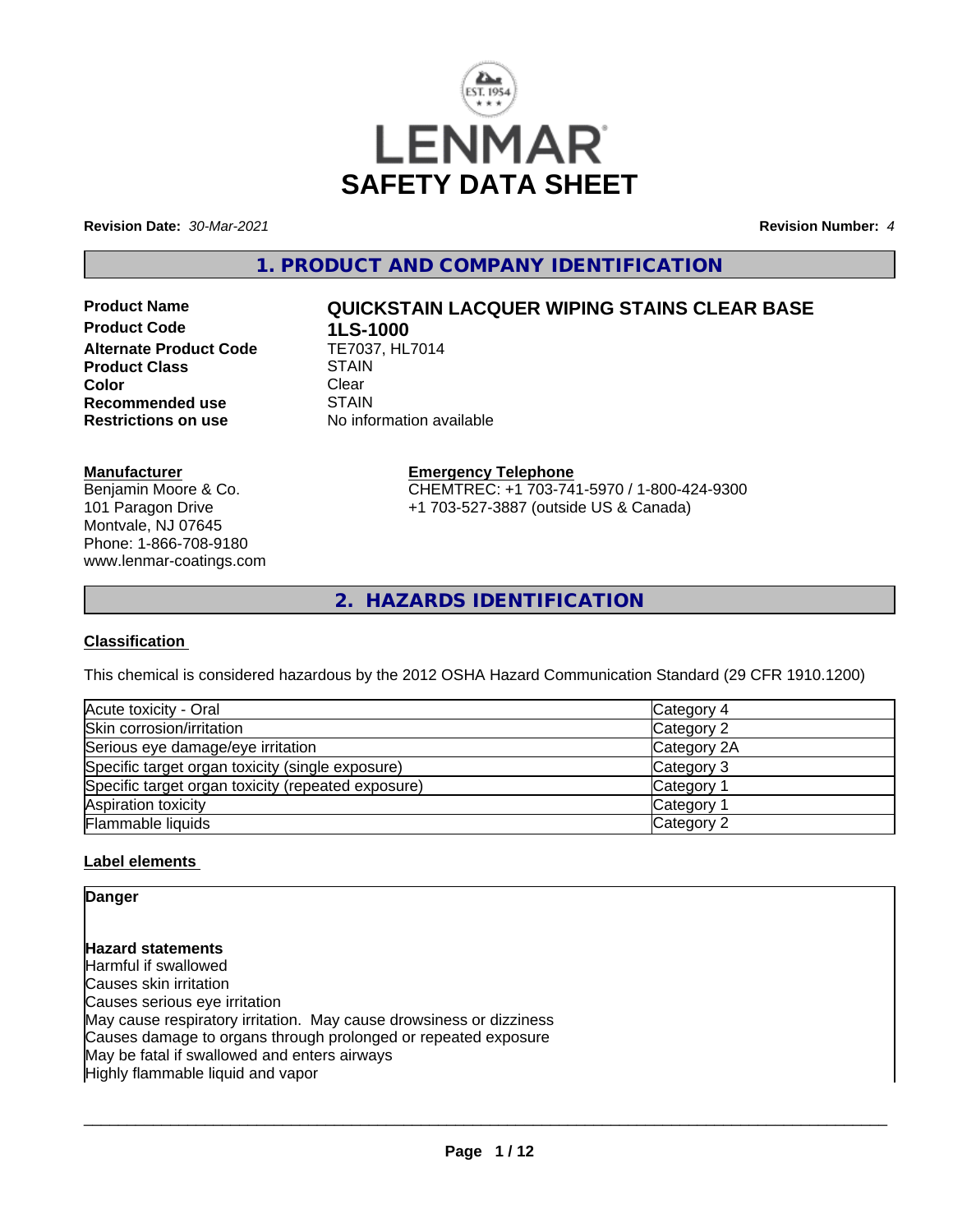#### 1LS-1000 - **QUICKSTAIN LACQUER WIPING STAINS CLEAR BASE**



#### **Precautionary Statements - Prevention**

Wash face, hands and any exposed skin thoroughly after handling Do not eat, drink or smoke when using this product Wear protective gloves/protective clothing/eye protection/face protection Do not breathe dust/fume/gas/mist/vapors/spray Use only outdoors or in a well-ventilated area Keep away from heat, hot surfaces, sparks, open flames and other ignition sources. No smoking Keep container tightly closed Ground/bond container and receiving equipment Use explosion-proof electrical/ventilating/lighting/equipment Use only non-sparking tools Take precautionary measures against static discharge Keep cool

## **Precautionary Statements - Response**

Get medical advice/attention if you feel unwell

#### **Eyes**

IF IN EYES: Rinse cautiously with water forseveral minutes. Remove contact lenses, if present and easy to do. Continue rinsing

\_\_\_\_\_\_\_\_\_\_\_\_\_\_\_\_\_\_\_\_\_\_\_\_\_\_\_\_\_\_\_\_\_\_\_\_\_\_\_\_\_\_\_\_\_\_\_\_\_\_\_\_\_\_\_\_\_\_\_\_\_\_\_\_\_\_\_\_\_\_\_\_\_\_\_\_\_\_\_\_\_\_\_\_\_\_\_\_\_\_\_\_\_

If eye irritation persists: Get medical advice/attention

## **Skin**

If skin irritation occurs: Get medical advice/attention

IF ON SKIN (or hair): Remove/Take off immediately all contaminated clothing. Rinse skin with water/shower Wash contaminated clothing before reuse

## **Inhalation**

IF INHALED: Remove victim to fresh air and keep at rest in a position comfortable for breathing Call a POISON CENTER or doctor/physician if you feel unwell

#### **Ingestion**

IF SWALLOWED: Immediately call a POISON CENTER or doctor/physician

Do NOT induce vomiting

# Rinse mouth

**Fire**

In case of fire: Use CO2, dry chemical, or foam for extinction

# **Precautionary Statements - Storage**

Store locked up Store in a well-ventilated place. Keep container tightly closed

# **Precautionary Statements - Disposal**

Dispose of contents/container to an approved waste disposal plant

# **Hazards not otherwise classified (HNOC)**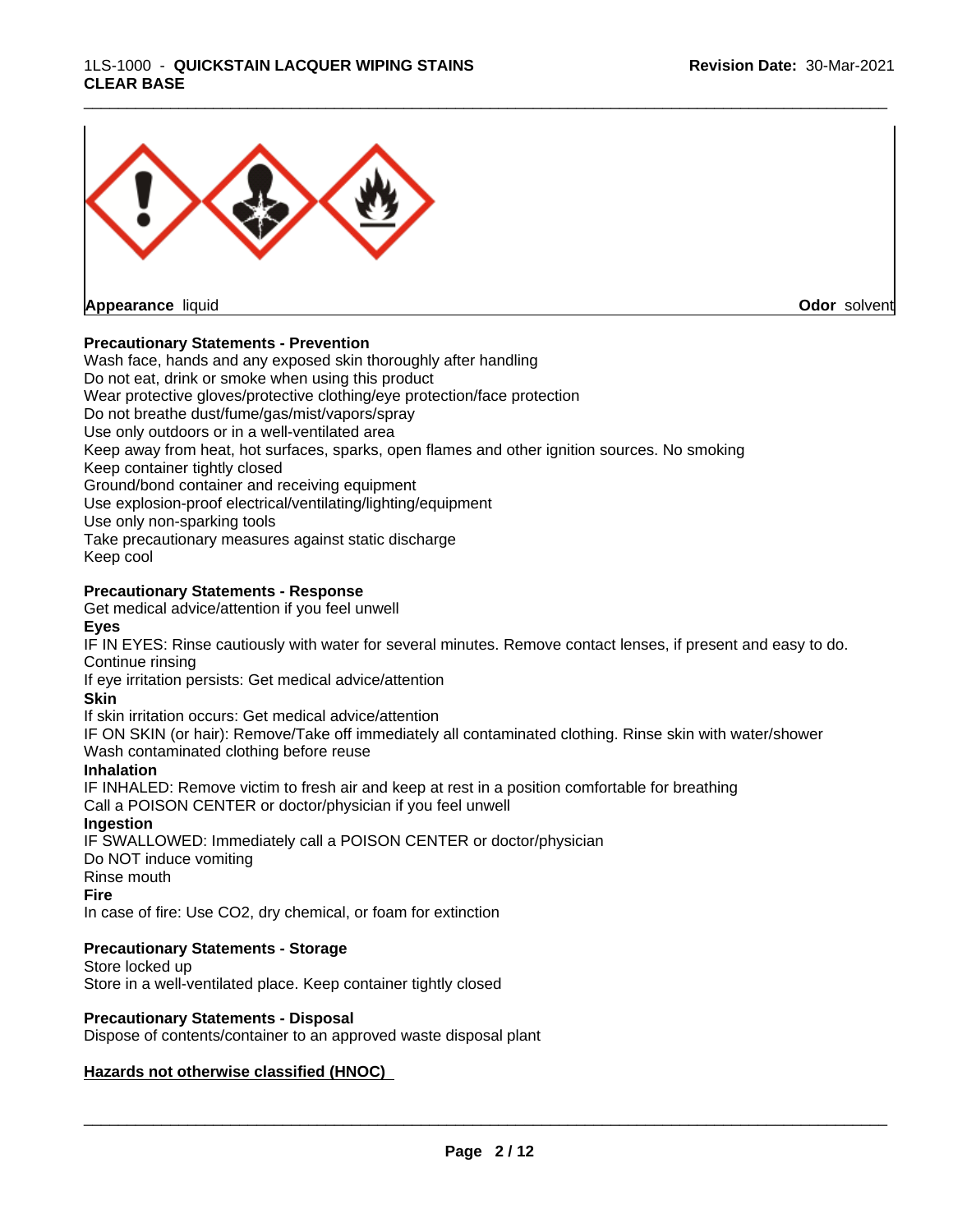Not applicable

# **Other information**

No information available

# **3. COMPOSITION INFORMATION ON COMPONENTS**

\_\_\_\_\_\_\_\_\_\_\_\_\_\_\_\_\_\_\_\_\_\_\_\_\_\_\_\_\_\_\_\_\_\_\_\_\_\_\_\_\_\_\_\_\_\_\_\_\_\_\_\_\_\_\_\_\_\_\_\_\_\_\_\_\_\_\_\_\_\_\_\_\_\_\_\_\_\_\_\_\_\_\_\_\_\_\_\_\_\_\_\_\_

| <b>Chemical name</b>                       | <b>CAS No.</b> | Weight-%  |
|--------------------------------------------|----------------|-----------|
| 2-Butoxyethanol                            | 111-76-2       | $35 - 40$ |
| Distillates, petroleum, hydrotreated light | 64742-47-8     | $10 - 15$ |
| n-Butyl acetate                            | 123-86-4       | $5 - 10$  |
| Stoddard solvent                           | 8052-41-3      | - 5       |
| Acetone                                    | 67-64-1        | - 5       |
| cellulose, nitrate                         | 9004-70-0      | - 5       |
| VM&P naphtha                               | 64742-89-8     | - 5       |
| Isopropyl alcohol                          | 67-63-0        | $-5$      |

# **4. FIRST AID MEASURES**

#### **Description of first aid measures**

| <b>General Advice</b>                            | If symptoms persist, call a physician. Show this safety data sheet to the doctor in<br>attendance.                                                                                                                      |
|--------------------------------------------------|-------------------------------------------------------------------------------------------------------------------------------------------------------------------------------------------------------------------------|
| <b>Eye Contact</b>                               | Immediately flush with plenty of water. After initial flushing, remove any contact<br>lenses and continue flushing for at least 15 minutes. Keep eye wide open while<br>rinsing. If symptoms persist, call a physician. |
| <b>Skin Contact</b>                              | Wash off immediately with soap and plenty of water removing all contaminated<br>clothes and shoes. If skin irritation persists, call a physician.                                                                       |
| <b>Inhalation</b>                                | Move to fresh air. If symptoms persist, call a physician.<br>If not breathing, give artificial respiration. Call a physician immediately.                                                                               |
| Ingestion                                        | Clean mouth with water and afterwards drink plenty of water. Do not induce<br>vomiting without medical advice. Never give anything by mouth to an unconscious<br>person. Consult a physician.                           |
| <b>Protection Of First-Aiders</b>                | Use personal protective equipment.                                                                                                                                                                                      |
| <b>Most Important</b><br><b>Symptoms/Effects</b> | No information available.                                                                                                                                                                                               |
| <b>Notes To Physician</b>                        | Treat symptomatically.                                                                                                                                                                                                  |

**5. FIRE-FIGHTING MEASURES**

| <b>Flammable Properties</b>         | Vapors may travel considerable distance to a source of<br>ignition and flash back. Vapors may cause flash fire. |
|-------------------------------------|-----------------------------------------------------------------------------------------------------------------|
| <b>Suitable Extinguishing Media</b> | Foam, dry powder or water. Use extinguishing measures                                                           |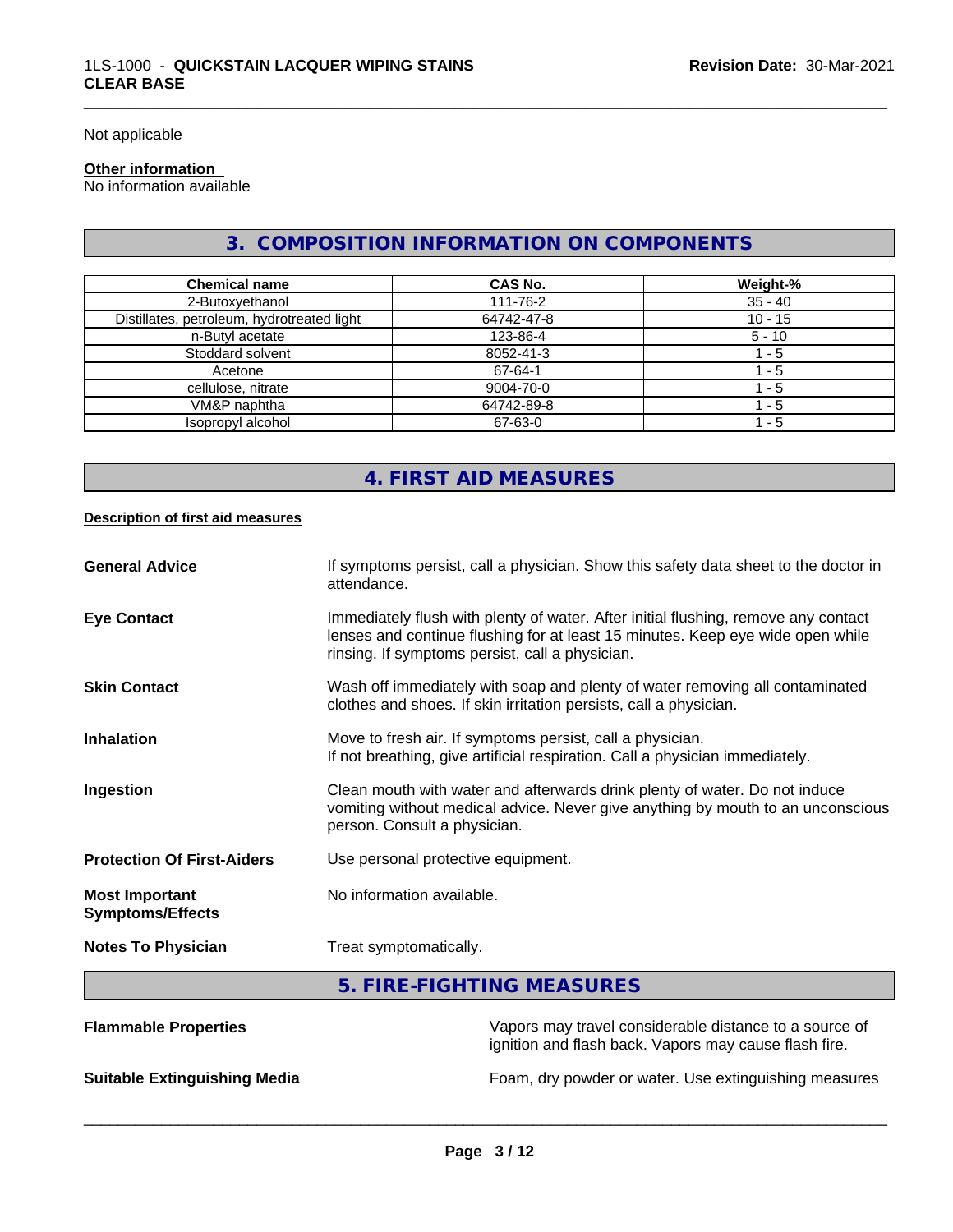|                                                                                     |                        | surrounding environment.                                                                                                                                                                                                                                                                       | that are appropriate to local circumstances and the |  |
|-------------------------------------------------------------------------------------|------------------------|------------------------------------------------------------------------------------------------------------------------------------------------------------------------------------------------------------------------------------------------------------------------------------------------|-----------------------------------------------------|--|
| Protective equipment and precautions for firefighters                               |                        | As in any fire, wear self-contained breathing apparatus<br>pressure-demand, MSHA/NIOSH (approved or equivalent)<br>and full protective gear.                                                                                                                                                   |                                                     |  |
| <b>Hazardous combustion products</b>                                                |                        | Burning may result in carbon dioxide, carbon monoxide<br>and other combustion products of varying composition<br>which may be toxic and/or irritating.                                                                                                                                         |                                                     |  |
| <b>Specific Hazards Arising From The Chemical</b>                                   |                        | Flammable. Flash back possible over considerable<br>distance. Keep product and empty container away from<br>heat and sources of ignition. Closed containers may<br>rupture if exposed to fire or extreme heat. Thermal<br>decomposition can lead to release of irritating gases and<br>vapors. |                                                     |  |
| Sensitivity to mechanical impact                                                    |                        | No                                                                                                                                                                                                                                                                                             |                                                     |  |
| Sensitivity to static discharge                                                     |                        | Yes                                                                                                                                                                                                                                                                                            |                                                     |  |
| <b>Flash Point Data</b><br>Flash point (°F)<br>Flash Point (°C)<br><b>Method</b>    |                        | 47<br>8<br><b>PMCC</b>                                                                                                                                                                                                                                                                         |                                                     |  |
| <b>Flammability Limits In Air</b>                                                   |                        |                                                                                                                                                                                                                                                                                                |                                                     |  |
| Lower flammability limit:<br><b>Upper flammability limit:</b>                       |                        | Not available<br>Not available                                                                                                                                                                                                                                                                 |                                                     |  |
| Health: 3<br><b>NFPA</b>                                                            | <b>Flammability: 3</b> | <b>Instability: 1</b>                                                                                                                                                                                                                                                                          | <b>Special: Not Applicable</b>                      |  |
| <b>NFPA Legend</b><br>0 - Not Hazardous<br>1 - Slightly<br>2 - Moderate<br>3 - High |                        |                                                                                                                                                                                                                                                                                                |                                                     |  |

4 - Severe

*The ratings assigned are only suggested ratings, the contractor/employer has ultimate responsibilities for NFPA ratings where this system is used.*

*Additional information regarding the NFPA rating system is available from the National Fire Protection Agency (NFPA) at www.nfpa.org.*

# **6. ACCIDENTAL RELEASE MEASURES**

| <b>Personal Precautions</b> | Remove all sources of ignition. Take precautions to prevent flashback. Ground<br>and bond all containers and handling equipment. Take precautionary measures<br>against static discharges. Ensure adequate ventilation. Avoid contact with skin,<br>eyes and clothing. Use personal protective equipment. |
|-----------------------------|-----------------------------------------------------------------------------------------------------------------------------------------------------------------------------------------------------------------------------------------------------------------------------------------------------------|
| <b>Other Information</b>    | Prevent further leakage or spillage if safe to do so. Do not allow material to<br>contaminate ground water system. Prevent product from entering drains. Do not                                                                                                                                           |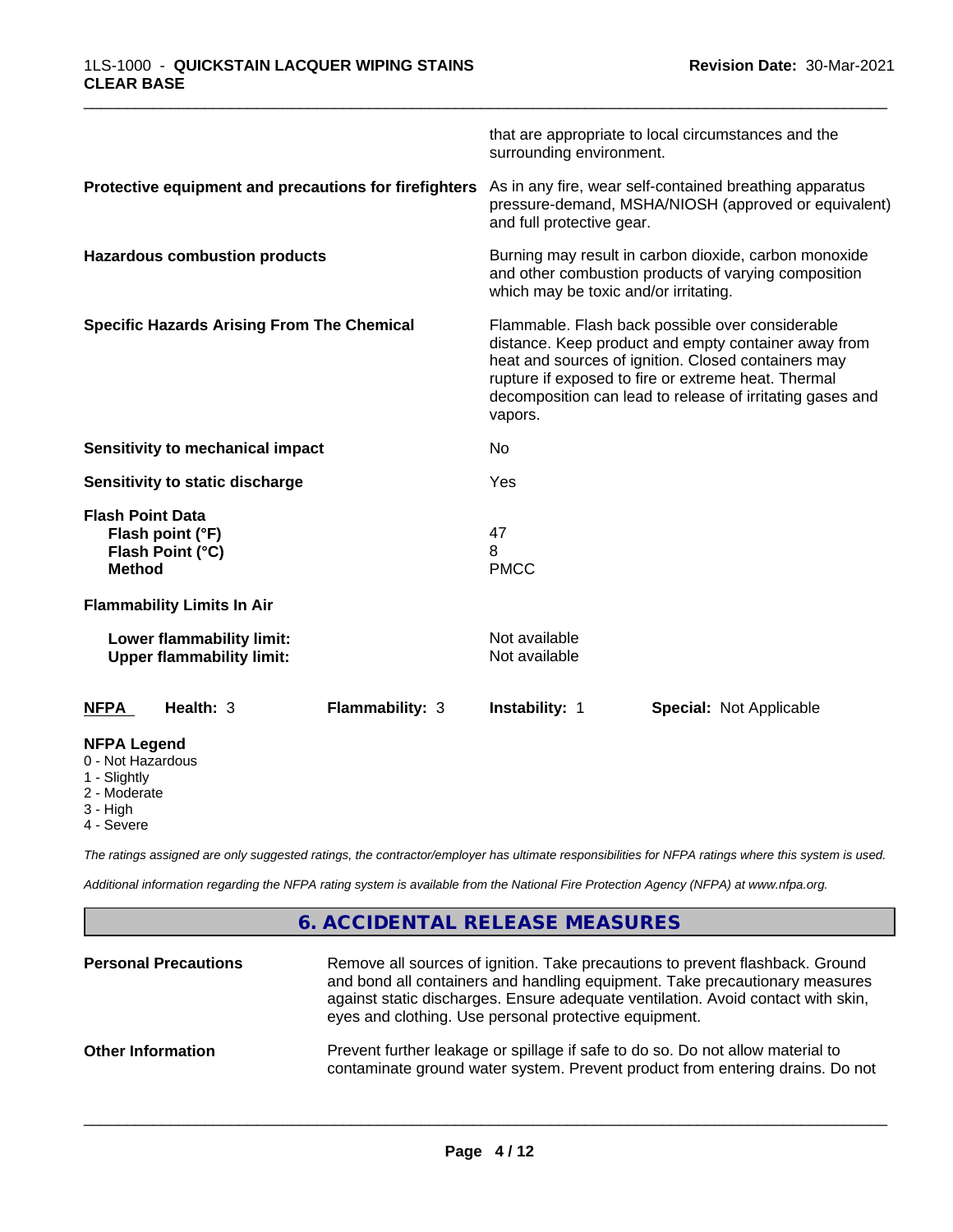|                                  | flush into surface water or sanitary sewer system. Local authorities should be<br>advised if significant spillages cannot be contained.                                                                                                                                                                                                                                                                                                        |  |  |
|----------------------------------|------------------------------------------------------------------------------------------------------------------------------------------------------------------------------------------------------------------------------------------------------------------------------------------------------------------------------------------------------------------------------------------------------------------------------------------------|--|--|
| <b>Environmental precautions</b> | See Section 12 for additional Ecological Information.                                                                                                                                                                                                                                                                                                                                                                                          |  |  |
| <b>Methods for Cleaning Up</b>   | Dam up. Soak up with inert absorbent material. Use a non-sparking or explosion<br>proof means to transfer material to a sealed, appropriate container for disposal.<br>Clean contaminated surface thoroughly.                                                                                                                                                                                                                                  |  |  |
|                                  | 7. HANDLING AND STORAGE                                                                                                                                                                                                                                                                                                                                                                                                                        |  |  |
| Handling                         | Avoid contact with skin, eyes and clothing. Wear personal protective equipment.<br>Do not breathe vapors or spray mist. Use only in ventilated areas. Prevent vapor<br>build-up by providing adequate ventilation during and after use.                                                                                                                                                                                                        |  |  |
|                                  | Take precautionary measures against static discharges. To avoid ignition of<br>vapors by static electricity discharge, all metal parts of the equipment must be<br>grounded. Keep away from heat, sparks and flame. Do not smoke. Extinguish all<br>flames and pilot lights, and turn off stoves, heaters, electric motors and other<br>sources of ignition during use and until all vapors are gone. Ignition and/or flash<br>back may occur. |  |  |
| <b>Storage</b>                   | Keep containers tightly closed in a dry, cool and well-ventilated place. Keep away<br>from heat. Keep away from open flames, hot surfaces and sources of ignition.<br>Keep in properly labeled containers. Keep out of the reach of children.                                                                                                                                                                                                  |  |  |
| <b>Incompatible Materials</b>    | Incompatible with strong acids and bases and strong oxidizing agents.                                                                                                                                                                                                                                                                                                                                                                          |  |  |
|                                  | Technical measures/Precautions Ensure adequate ventilation. Use only where airflow will keep vapors from building<br>up in or near the work area in adjoining rooms. Comply with all national, state, and<br>local codes pertaining to the storage, handling, dispensing and disposal of<br>flammable liquids.                                                                                                                                 |  |  |
|                                  | Dissipate static electricity during transfer by grounding and bonding containers<br>and equipment before transferring material. All equipment should be non-sparking<br>and explosion proof. Use explosion proof electrical equipment for ventilation,<br>lighting and material handling.                                                                                                                                                      |  |  |

# **8. EXPOSURE CONTROLS/PERSONAL PROTECTION**

# **Exposure Limits**

| <b>Chemical name</b> | <b>ACGIH TLV</b> | <b>OSHA PEL</b>                   |
|----------------------|------------------|-----------------------------------|
| 2-Butoxyethanol      | TWA: 20 ppm      | 50 ppm - TWA                      |
|                      |                  | 240 mg/m $3$ - TWA                |
|                      |                  | prevent or reduce skin absorption |
| n-Butyl acetate      | STEL: 150 ppm    | 150 ppm - TWA                     |
|                      | TWA: 50 ppm      | 710 mg/m $3$ - TWA                |
| Stoddard solvent     | TWA: 100 ppm     | 500 ppm - TWA                     |
|                      |                  | 2900 mg/m <sup>3</sup> - TWA      |
| Acetone              | STEL: 500 ppm    | 1000 ppm - TWA                    |
|                      | TWA: 250 ppm     | 2400 mg/m <sup>3</sup> - TWA      |
| Isopropyl alcohol    | STEL: 400 ppm    | 400 ppm - TWA                     |
|                      | TWA: 200 ppm     | 980 mg/m <sup>3</sup> - TWA       |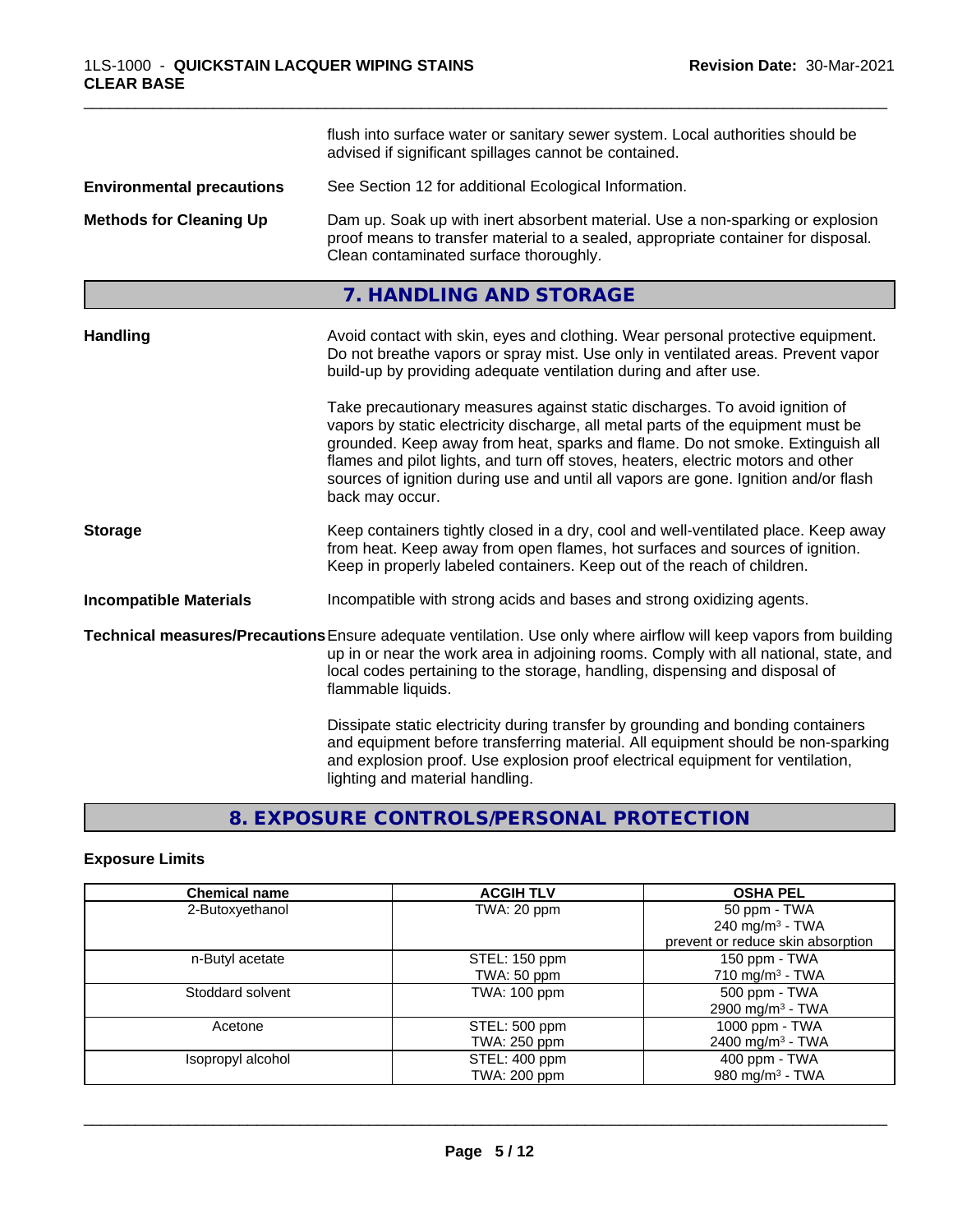#### **Legend**

ACGIH - American Conference of Governmental Industrial Hygienists Exposure Limits OSHA - Occupational Safety & Health Administration Exposure Limits N/E - Not Established

# **Appropriate engineering controls**

| <b>Engineering Measures</b>          | Ensure adequate ventilation, especially in confined areas.                                                                                                                                                                                                                                                                                                          |  |  |  |
|--------------------------------------|---------------------------------------------------------------------------------------------------------------------------------------------------------------------------------------------------------------------------------------------------------------------------------------------------------------------------------------------------------------------|--|--|--|
| <b>Personal Protective Equipment</b> |                                                                                                                                                                                                                                                                                                                                                                     |  |  |  |
| <b>Eye/Face Protection</b>           | Safety glasses with side-shields. If splashes are likely to occur, wear:. Tightly<br>fitting safety goggles.                                                                                                                                                                                                                                                        |  |  |  |
| <b>Skin Protection</b>               | Long sleeved clothing. Protective gloves.                                                                                                                                                                                                                                                                                                                           |  |  |  |
| <b>Respiratory Protection</b>        | Use only with adequate ventilation. In operations where exposure limits are<br>exceeded, use a NIOSH approved respirator that has been selected by a<br>technically qualified person for the specific work conditions. When spraying the<br>product or applying in confined areas, wear a NIOSH approved respirator<br>specified for paint spray or organic vapors. |  |  |  |
| <b>Hygiene Measures</b>              | Avoid contact with skin, eyes and clothing. Remove and wash contaminated<br>clothing before re-use. Wash thoroughly after handling.                                                                                                                                                                                                                                 |  |  |  |

\_\_\_\_\_\_\_\_\_\_\_\_\_\_\_\_\_\_\_\_\_\_\_\_\_\_\_\_\_\_\_\_\_\_\_\_\_\_\_\_\_\_\_\_\_\_\_\_\_\_\_\_\_\_\_\_\_\_\_\_\_\_\_\_\_\_\_\_\_\_\_\_\_\_\_\_\_\_\_\_\_\_\_\_\_\_\_\_\_\_\_\_\_

**9. PHYSICAL AND CHEMICAL PROPERTIES**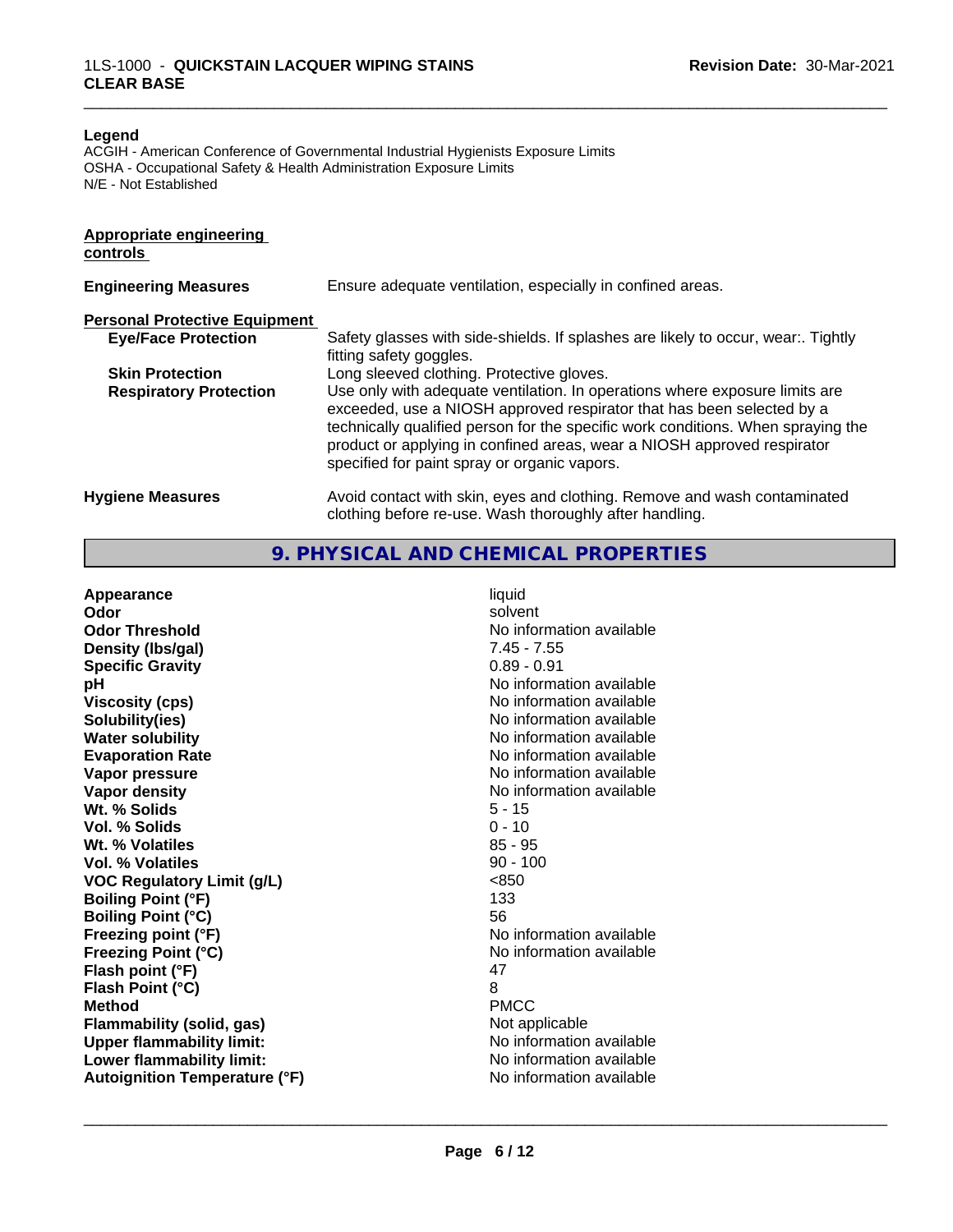**Autoignition Temperature (°C)** No information available **Decomposition Temperature (°F)** No information available **Decomposition Temperature (°C)**<br> **Partition coefficient**<br> **Partition coefficient**<br> **No** information available

**No information available** 

\_\_\_\_\_\_\_\_\_\_\_\_\_\_\_\_\_\_\_\_\_\_\_\_\_\_\_\_\_\_\_\_\_\_\_\_\_\_\_\_\_\_\_\_\_\_\_\_\_\_\_\_\_\_\_\_\_\_\_\_\_\_\_\_\_\_\_\_\_\_\_\_\_\_\_\_\_\_\_\_\_\_\_\_\_\_\_\_\_\_\_\_\_

**10. STABILITY AND REACTIVITY**

| <b>Reactivity</b>                       | No data available                                                                                                         |
|-----------------------------------------|---------------------------------------------------------------------------------------------------------------------------|
| <b>Chemical Stability</b>               | Stable under normal conditions. Hazardous polymerisation<br>does not occur.                                               |
| <b>Conditions to avoid</b>              | Keep away from open flames, hot surfaces, static<br>electricity and sources of ignition. Sparks. Elevated<br>temperature. |
| <b>Incompatible Materials</b>           | Incompatible with strong acids and bases and strong<br>oxidizing agents.                                                  |
| <b>Hazardous Decomposition Products</b> | Thermal decomposition can lead to release of irritating<br>gases and vapors.                                              |
| Possibility of hazardous reactions      | None under normal conditions of use.                                                                                      |

# **11. TOXICOLOGICAL INFORMATION**

| <b>Product Information</b>               |                                                                                                                                                                                                                                                               |
|------------------------------------------|---------------------------------------------------------------------------------------------------------------------------------------------------------------------------------------------------------------------------------------------------------------|
| Information on likely routes of exposure |                                                                                                                                                                                                                                                               |
| <b>Principal Routes of Exposure</b>      | Eye contact, skin contact and inhalation.                                                                                                                                                                                                                     |
| <b>Acute Toxicity</b>                    |                                                                                                                                                                                                                                                               |
| <b>Product Information</b>               | Repeated or prolonged exposure to organic solvents may lead to permanent brain<br>and nervous system damage. Intentional misuse by deliberately concentrating and<br>inhaling vapors may be harmful or fatal.                                                 |
|                                          | Symptoms related to the physical, chemical and toxicological characteristics                                                                                                                                                                                  |
| <b>Symptoms</b>                          | No information available                                                                                                                                                                                                                                      |
|                                          | Delayed and immediate effects as well as chronic effects from short and long-term exposure                                                                                                                                                                    |
| Eye contact<br><b>Skin contact</b>       | Contact with eyes may cause irritation. Vapor may cause irritation.<br>May cause skin irritation and/or dermatitis. Prolonged skin contact may defat the<br>skin and produce dermatitis.                                                                      |
| Ingestion                                | Harmful if swallowed. Ingestion may cause irritation to mucous membranes. Small<br>amounts of this product aspirated into the respiratory system during ingestion or<br>vomiting may cause mild to severe pulmonary injury, possibly progressing to<br>death. |
| <b>Inhalation</b>                        | Harmful by inhalation. High vapor / aerosol concentrations are irritating to the<br>eyes, nose, throat and lungs and may cause headaches, dizziness, drowsiness,                                                                                              |
|                                          |                                                                                                                                                                                                                                                               |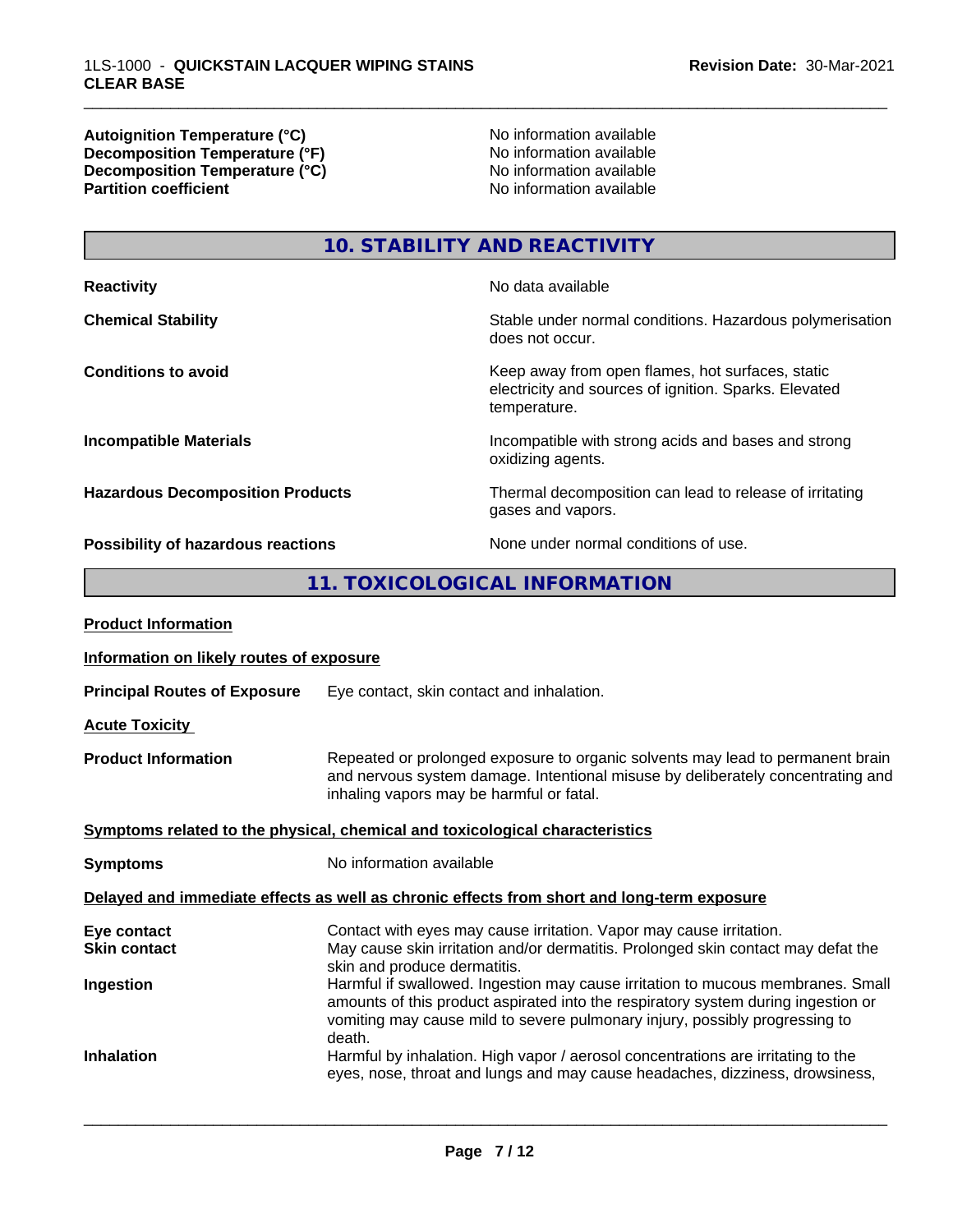|                                 | unconsciousness, and other central nervous system effects.                                                                                                                                                                                                             |
|---------------------------------|------------------------------------------------------------------------------------------------------------------------------------------------------------------------------------------------------------------------------------------------------------------------|
| <b>Sensitization</b>            | No information available                                                                                                                                                                                                                                               |
| <b>Neurological Effects</b>     | No information available.                                                                                                                                                                                                                                              |
| <b>Mutagenic Effects</b>        | No information available.                                                                                                                                                                                                                                              |
| <b>Reproductive Effects</b>     | No information available.                                                                                                                                                                                                                                              |
| <b>Developmental Effects</b>    | No information available.                                                                                                                                                                                                                                              |
| Target organ effects            | No information available.                                                                                                                                                                                                                                              |
| <b>STOT - repeated exposure</b> | Causes damage to organs through prolonged or repeated exposure if inhaled,                                                                                                                                                                                             |
|                                 | May cause disorder and damage to the, liver, kidney, spleen, blood, Central<br>nervous system, Causes damage to organs through prolonged or repeated<br>exposure if swallowed, Causes damage to organs through prolonged or repeated<br>exposure in contact with skin. |
| <b>STOT - single exposure</b>   | May cause disorder and damage to the, Respiratory system, Central nervous<br>system.                                                                                                                                                                                   |
| Other adverse effects           | No information available.                                                                                                                                                                                                                                              |
| <b>Aspiration Hazard</b>        | May be harmful if swallowed and enters airways. Small amounts of this product<br>aspirated into the respiratory system during ingestion or vomiting may cause mild<br>to severe pulmonary injury, possibly progressing to death.                                       |
|                                 |                                                                                                                                                                                                                                                                        |

# **Numerical measures of toxicity**

**The following values are calculated based on chapter 3.1 of the GHS document**

| ATEmix (oral)                        | 1190 mg/kg  |
|--------------------------------------|-------------|
| <b>ATEmix (dermal)</b>               | 2061 mg/kg  |
| <b>ATEmix (inhalation-dust/mist)</b> | 1719.2 ma/L |
| <b>ATEmix (inhalation-vapor)</b>     | 22.2 ma/L   |

#### **Component Information**

| Chemical name                                               | Oral LD50             | Dermal LD50             | <b>Inhalation LC50</b>                |
|-------------------------------------------------------------|-----------------------|-------------------------|---------------------------------------|
| 2-Butoxyethanol<br>111-76-2                                 | $= 1300$ mg/kg (Rat)  | $>$ 2000 mg/kg (Rabbit) | $>$ 4.9 mg/L (Rat) 3H                 |
| Distillates, petroleum, hydrotreated<br>light<br>64742-47-8 | $> 5000$ mg/kg (Rat)  | $>$ 2000 mg/kg (Rabbit) | $> 5.2$ mg/L (Rat) 4 h                |
| n-Butyl acetate<br>123-86-4                                 | $= 10768$ mg/kg (Rat) | > 17600 mg/kg (Rabbit)  |                                       |
| Acetone<br>67-64-1                                          | $= 5800$ mg/kg (Rat)  | > 15700 mg/kg (Rabbit)  | $= 50100$ mg/m <sup>3</sup> (Rat) 8 h |
| cellulose, nitrate<br>9004-70-0                             | 5 g/kg (Rat)          |                         |                                       |
| VM&P naphtha<br>64742-89-8                                  |                       | $=$ 3000 mg/kg (Rabbit) |                                       |
| Isopropyl alcohol<br>67-63-0                                | $= 1870$ mg/kg (Rat)  | $= 4059$ mg/kg (Rabbit) | $= 72600$ mg/m <sup>3</sup> (Rat) 4 h |

# **Chronic Toxicity**

# **Carcinogenicity**

*There are no known carcinogenic chemicals in this product above reportable levels.*

**12. ECOLOGICAL INFORMATION**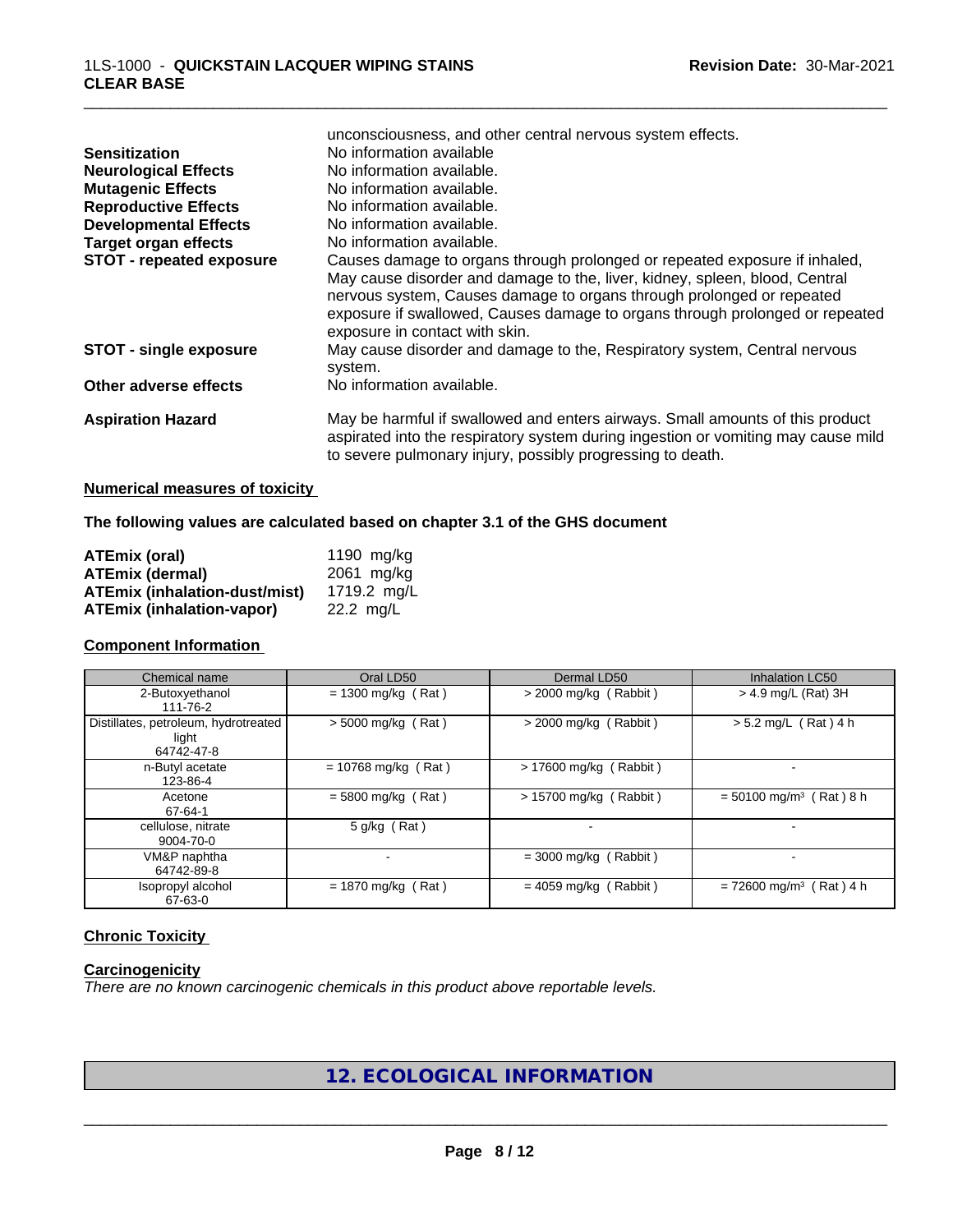## **Ecotoxicity Effects**

The environmental impact of this product has not been fully investigated.

#### **Product Information**

#### **Acute Toxicity to Fish**

No information available

### **Acute Toxicity to Aquatic Invertebrates**

No information available

#### **Acute Toxicity to Aquatic Plants**

No information available

#### **Persistence / Degradability**

No information available.

#### **Bioaccumulation**

There is no data for this product.

## **Mobility in Environmental Media**

No information available.

#### **Ozone**

Not applicable

#### **Component Information**

#### **Acute Toxicity to Fish**

2-Butoxyethanol LC50: 1490 mg/L (Bluegill sunfish - 96 hr.) n-Butyl acetate LC50: 18 mg/L (Fathead Minnow - 96 hr.) Acetone LC50: 8300 (Bluegill - 96 hr.) mg/L

#### **Acute Toxicity to Aquatic Invertebrates**

n-Butyl acetate EC50: 72.8 mg/L (Daphnia magna - 48 hr.) Acetone EC50: 12600 mg/L (Daphnia magna - 48 hr.)

#### **Acute Toxicity to Aquatic Plants**

n-Butyl acetate EC50: 674.7 mg/L (Green algae (Scenedesmus subspicatus), 72 hrs.)

# **13. DISPOSAL CONSIDERATIONS**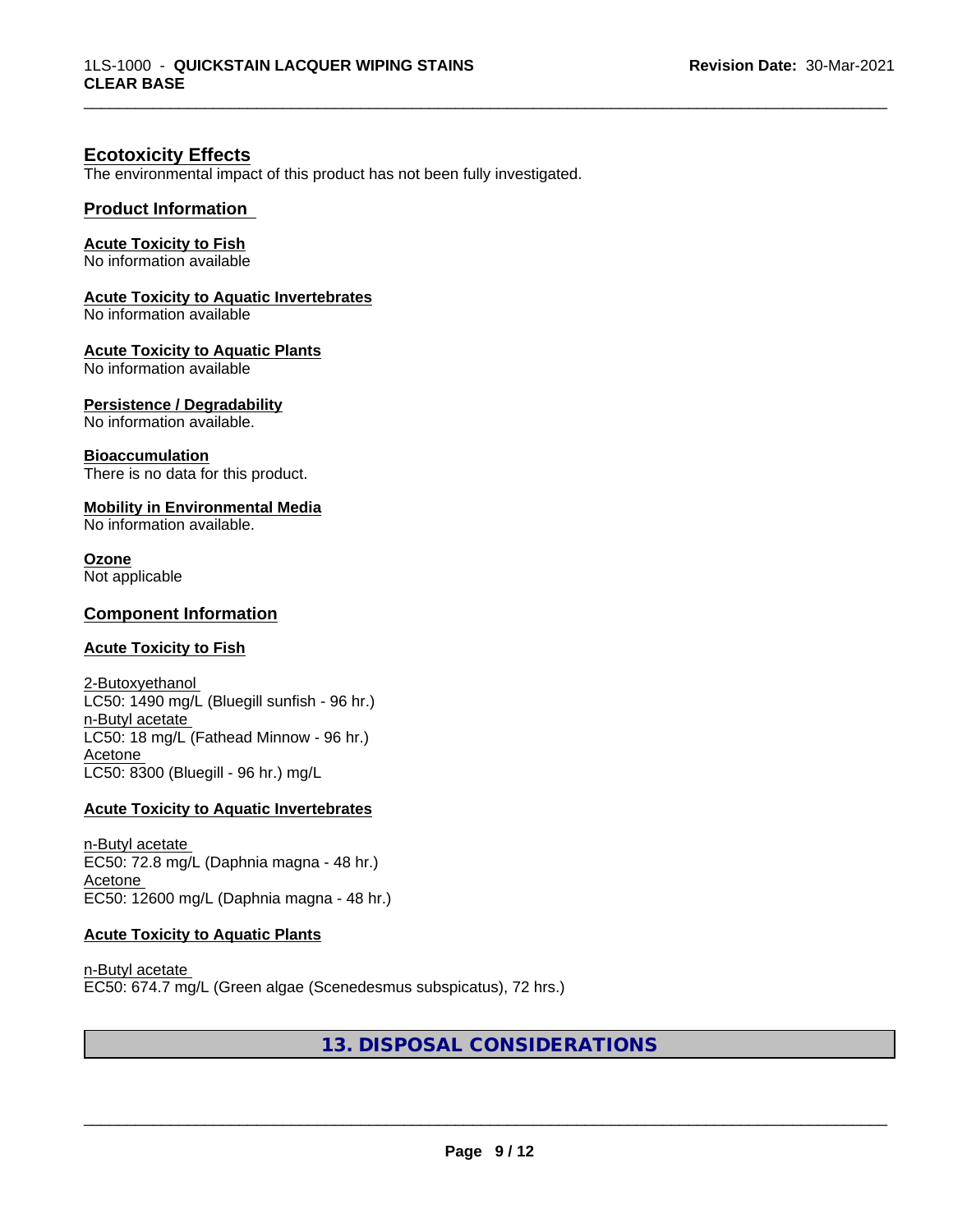| <b>DOT</b><br><b>Proper Shipping Name</b><br><b>Hazard class</b> | <b>PAINT</b>                                                                                                                                                                                                              |
|------------------------------------------------------------------|---------------------------------------------------------------------------------------------------------------------------------------------------------------------------------------------------------------------------|
|                                                                  | <b>14. TRANSPORT INFORMATION</b>                                                                                                                                                                                          |
| <b>Empty Container Warning</b>                                   | Emptied containers may retain product residue. Follow label warnings even after<br>container is emptied. Residual vapors may explode on ignition.                                                                         |
| <b>Waste Disposal Method</b>                                     | Dispose of in accordance with federal, state, and local regulations. Local<br>requirements may vary, consult your sanitation department or state-designated<br>environmental protection agency for more disposal options. |

**15. REGULATORY INFORMATION**

| UN-No.<br><b>Packing Group</b><br><b>Description</b> | UN1263<br>UN1263, PAINT, 3, II                |
|------------------------------------------------------|-----------------------------------------------|
| ICAO / IATA                                          | Contact the preparer for further information. |
| IMDG / IMO                                           | Contact the preparer for further information. |

## **International Inventories**

| <b>TSCA: United States</b> | Yes - All components are listed or exempt. |
|----------------------------|--------------------------------------------|
| <b>DSL: Canada</b>         | Yes - All components are listed or exempt. |

# **Federal Regulations**

#### **SARA 311/312 hazardous categorization**

| Acute health hazard               | Yes |
|-----------------------------------|-----|
| Chronic Health Hazard             | Yes |
| Fire hazard                       | Yes |
| Sudden release of pressure hazard | N٥  |
| Reactive Hazard                   | N٥  |

## **SARA 313**

Section 313 of Title III of the Superfund Amendments and Reauthorization Act of 1986 (SARA). This product contains a chemical or chemicals which are subject to the reporting requirements of the Act and Title 40 of the Code of Federal Regulations, Part 372:

| <b>Chemical name</b> | CAS No.  | Weight-% | <b>CERCLA/SARA 313</b><br>(de minimis concentration) |
|----------------------|----------|----------|------------------------------------------------------|
| 2-Butoxyethanol      | 111-76-2 | 35 - 40  |                                                      |
| Isopropyl alcohol    | 67-63-0  | - 5      |                                                      |

 $\overline{\phantom{a}}$  ,  $\overline{\phantom{a}}$  ,  $\overline{\phantom{a}}$  ,  $\overline{\phantom{a}}$  ,  $\overline{\phantom{a}}$  ,  $\overline{\phantom{a}}$  ,  $\overline{\phantom{a}}$  ,  $\overline{\phantom{a}}$  ,  $\overline{\phantom{a}}$  ,  $\overline{\phantom{a}}$  ,  $\overline{\phantom{a}}$  ,  $\overline{\phantom{a}}$  ,  $\overline{\phantom{a}}$  ,  $\overline{\phantom{a}}$  ,  $\overline{\phantom{a}}$  ,  $\overline{\phantom{a}}$ 

# **Clean Air Act,Section 112 Hazardous Air Pollutants (HAPs) (see 40 CFR 61)**

This product contains the following HAPs: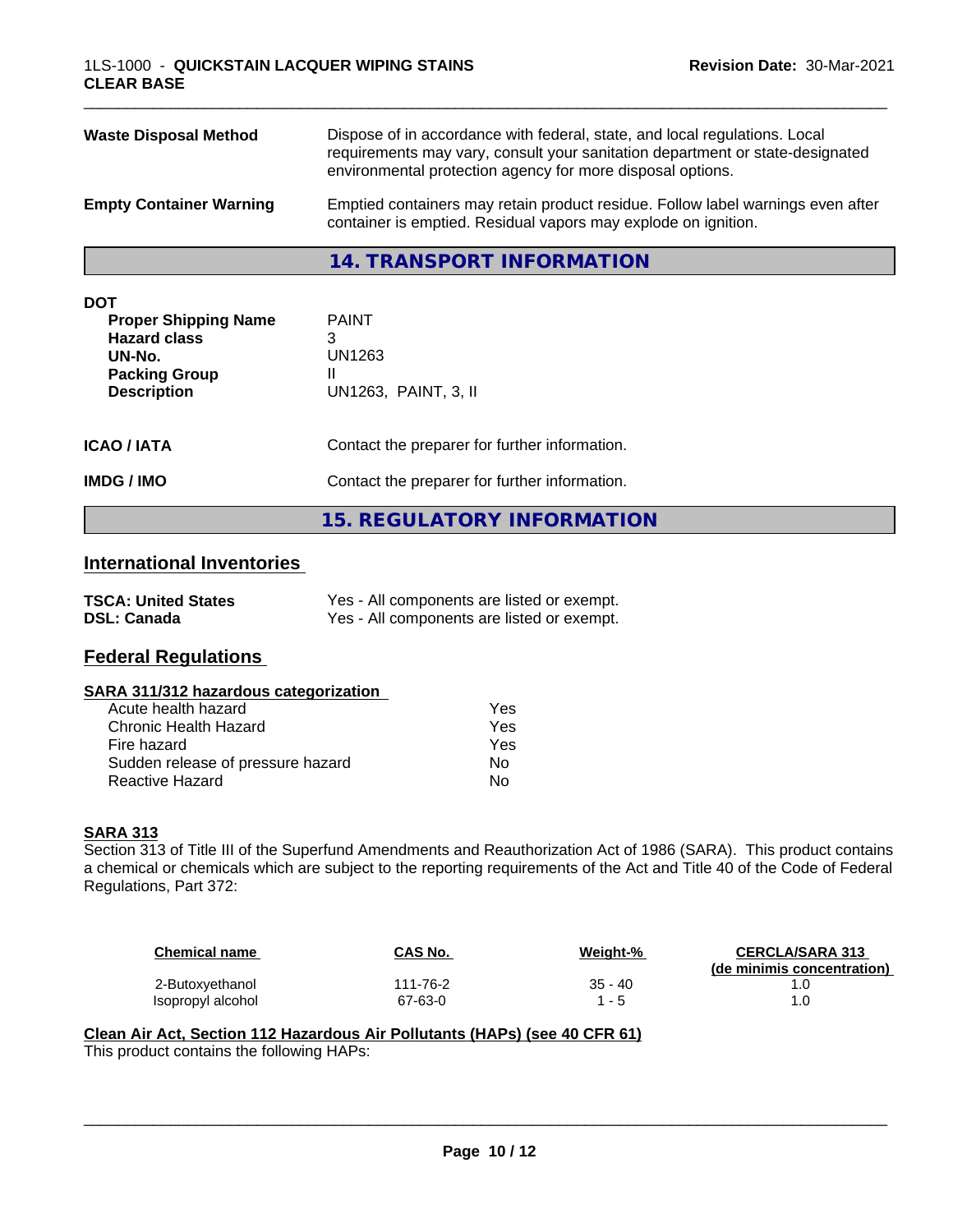| <b>Chemical name</b> | CAS No.  | Weight-%  | <b>Hazardous Air Pollutant</b> |
|----------------------|----------|-----------|--------------------------------|
|                      |          |           | (HAP)                          |
| 2-Butoxvethanol      | 111-76-2 | $35 - 40$ | Listed                         |

## **US State Regulations**

## **California Proposition 65**

**AN** WARNING: Cancer and Reproductive Harm– www.P65warnings.ca.gov

#### **State Right-to-Know**

| <b>Chemical name</b> | <b>Massachusetts</b> | <b>New Jersey</b> | Pennsylvania |
|----------------------|----------------------|-------------------|--------------|
| 2-Butoxyethanol      |                      |                   |              |
| n-Butyl acetate      |                      |                   |              |
| Stoddard solvent     |                      |                   |              |
| Acetone              |                      |                   |              |
| cellulose, nitrate   |                      |                   |              |
| Isopropyl alcohol    |                      |                   |              |

#### **Legend**

X - Listed

# **16. OTHER INFORMATION**

| HMIS | Health: $3^*$ | <b>Flammability: 3</b> | <b>Reactivity: 1</b> | PPE: - |
|------|---------------|------------------------|----------------------|--------|

#### **HMIS Legend**

- 0 Minimal Hazard
- 1 Slight Hazard
- 2 Moderate Hazard
- 3 Serious Hazard
- 4 Severe Hazard
- \* Chronic Hazard

X - Consult your supervisor or S.O.P. for "Special" handling instructions.

*Note: The PPE rating has intentionally been left blank. Choose appropriate PPE that will protect employees from the hazards the material will present under the actual normal conditions of use.*

*Caution: HMISÒ ratings are based on a 0-4 rating scale, with 0 representing minimal hazards or risks, and 4 representing significant hazards or risks. Although HMISÒ ratings are not required on MSDSs under 29 CFR 1910.1200, the preparer, has chosen to provide them. HMISÒ ratings are to be used only in conjunction with a fully implemented HMISÒ program by workers who have received appropriate HMISÒ training. HMISÒ is a registered trade and service mark of the NPCA. HMISÒ materials may be purchased exclusively from J. J. Keller (800) 327-6868.*

 **WARNING!** If you scrape, sand, or remove old paint, you may release lead dust. LEAD IS TOXIC. EXPOSURE TO LEAD DUST CAN CAUSE SERIOUS ILLNESS, SUCH AS BRAIN DAMAGE, ESPECIALLY IN CHILDREN. PREGNANT WOMEN SHOULD ALSO AVOID EXPOSURE.Wear a NIOSH approved respirator to control lead exposure. Clean up carefully with a HEPA vacuum and a wet mop. Before you start, find out how to protect yourself and your family by contacting the National Lead Information Hotline at 1-800-424-LEAD or log on to www.epa.gov/lead.

**Prepared By** Product Stewardship Department